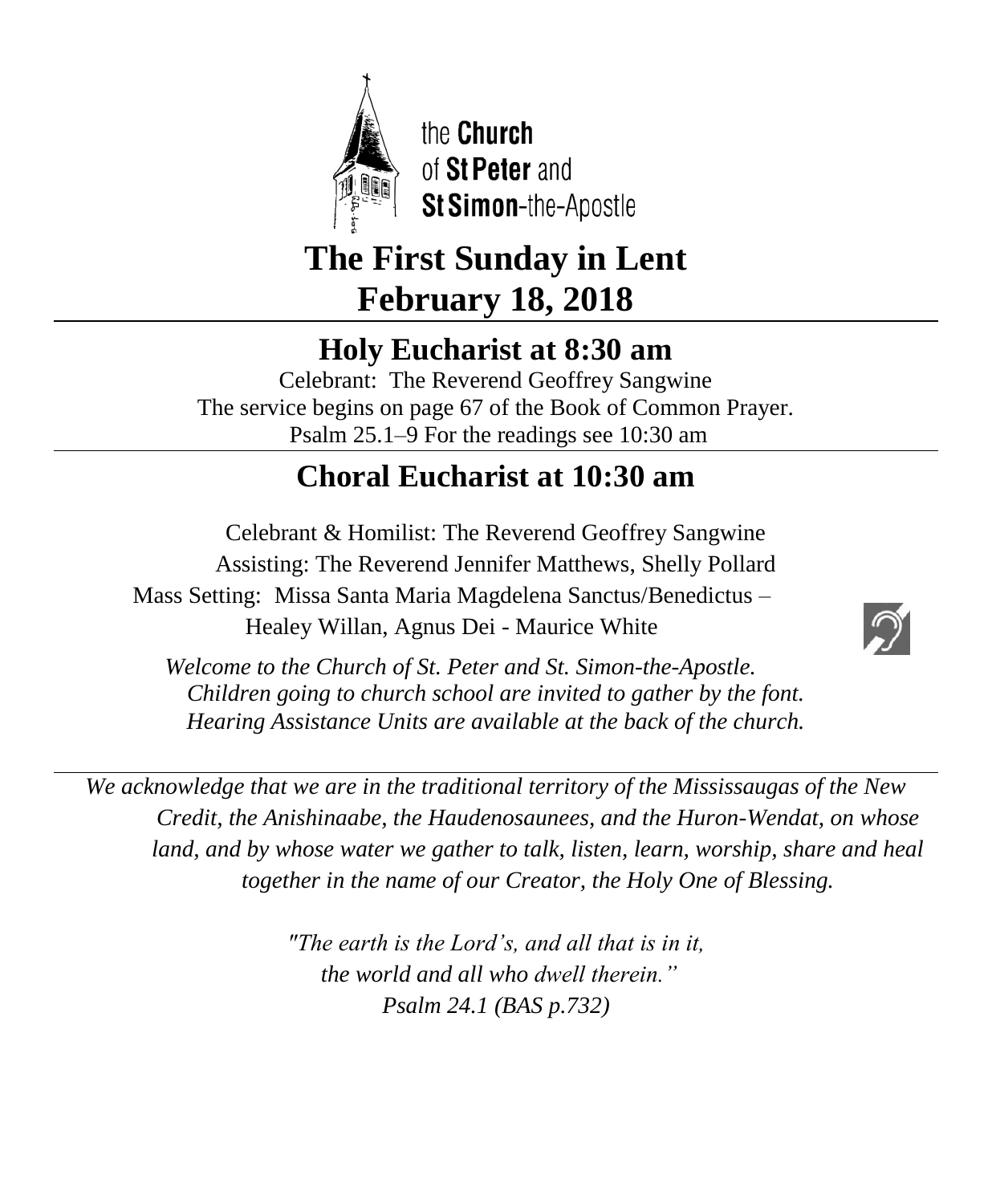**Prelude** *Prelude in G minor Preduce in G minor Preduce 10 MILLAN* 

# **Gathering of the Community**

| <b>Introit</b>                             | Lift Every Voice and Sing                                              | James Weldon Johnson, 1871 - 1938                               |  |                                                                         |
|--------------------------------------------|------------------------------------------------------------------------|-----------------------------------------------------------------|--|-------------------------------------------------------------------------|
|                                            | Lift every voice and sing,                                             |                                                                 |  |                                                                         |
|                                            | Till earth and heaven ring,                                            |                                                                 |  |                                                                         |
|                                            | Ring with the harmonies of Liberty;<br>Let our rejoicing rise          |                                                                 |  |                                                                         |
|                                            |                                                                        |                                                                 |  | High as the list'ning skies,<br>Let it resound loud as the rolling sea. |
|                                            |                                                                        | Sing a song full of the faith that the dark past has taught us, |  |                                                                         |
|                                            | Celebrant                                                              | Grace, mercy and peace from God our Father                      |  |                                                                         |
| and the Lord Jesus Christ be with you all. |                                                                        |                                                                 |  |                                                                         |
| All                                        | And with thy spirit.                                                   |                                                                 |  |                                                                         |
| Celebrant                                  | Dear friends, as we begin this holy season of Lent,                    |                                                                 |  |                                                                         |
|                                            | we do so in solemn prayer for the Church, the world and for ourselves. |                                                                 |  |                                                                         |
|                                            | I ask your prayers for(here the intentions of the day are offered).    |                                                                 |  |                                                                         |

### **The Litany in Procession**

*Celebrant* O God the Father, Creator of heaven and earth: have mercy upon us. *All* **O God the Father, Creator of heaven and earth: have mercy upon us.** *Celebrant* O God the Son, Redeemer of the World: have mercy upon us. *All* **O God the Son, Redeemer of the World: have mercy upon us.** *Celebrant* O God the Holy Ghost, Sanctifier of the faithful: have mercy upon us. *All* **O God the Holy Ghost, Sanctifier of the faithful: have mercy upon us.** *Celebrant* O Holy, blessed and glorious Trinity, three persons and one God: have mercy upon us. *All* **O Holy, blessed and glorious Trinity, three persons and one God:** 

#### **have mercy upon us.**

*The Litany continues on pages 30-34 of the purple Book of Common Prayer found in the pew racks. The Litany concludes with the Collects of the day. Please kneel or be seated as the Litany is prayed through the church.*

### **Collect of the Day**

*Celebrant* Almighty God, whose Son fasted forty days in the wilderness, and was tempted as we are but did not sin, give us grace to discipline ourselves in submission to your Spirit, that as you know our weakness, so we may know your power to save; through Jesus Christ our Lord, who lives and reigns with you and the Holy Spirit, one God, now and for ever. **Amen.**

**Hymn 564** *Lead Us, Heavenly Father, Lead Us* **MANNHEIM**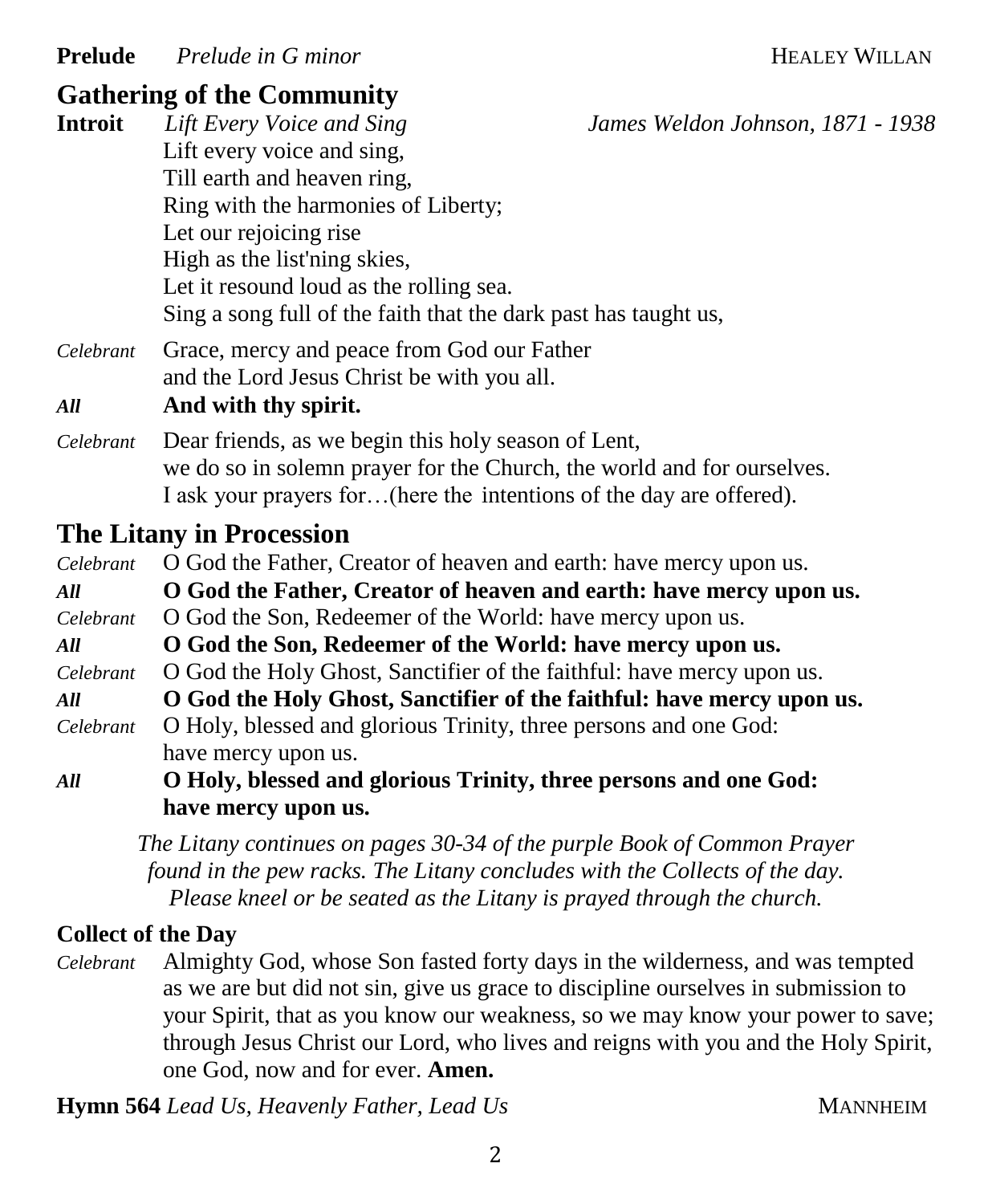# **Proclamation of the Word**

#### **Old Testament Lesson** *Genesis 9.8–17**Read by Spencer Higgins*

*Reader* The Old Testament Lesson is written in the 9<sup>th</sup> chapter of the book of Genesis, beginning at the  $8<sup>th</sup>$  verse.

Then God said to Noah and to his sons with him, 'As for me, I am establishing my covenant with you and your descendants after you, and with every living creature that is with you, the birds, the domestic animals, and every animal of the earth with you, as many as came out of the ark. I establish my covenant with you, that never again shall all flesh be cut off by the waters of a flood, and never again shall there be a flood to destroy the earth.' God said, 'This is the sign of the covenant that I make between me and you and every living creature that is with you, for all future generations: I have set my bow in the clouds, and it shall be a sign of the covenant between me and the earth. When I bring clouds over the earth and the bow is seen in the clouds, I will remember my covenant that is between me and you and every living creature of all flesh; and the waters shall never again become a flood to destroy all flesh. When the bow is in the clouds, I will see it and remember the everlasting covenant between God and every living creature of all flesh that is on the earth.' God said to Noah, 'This is the sign of the covenant that I have established between me and all flesh that is on the earth.'

*Reader* The word of the Lord. *All* **Thanks be to God.**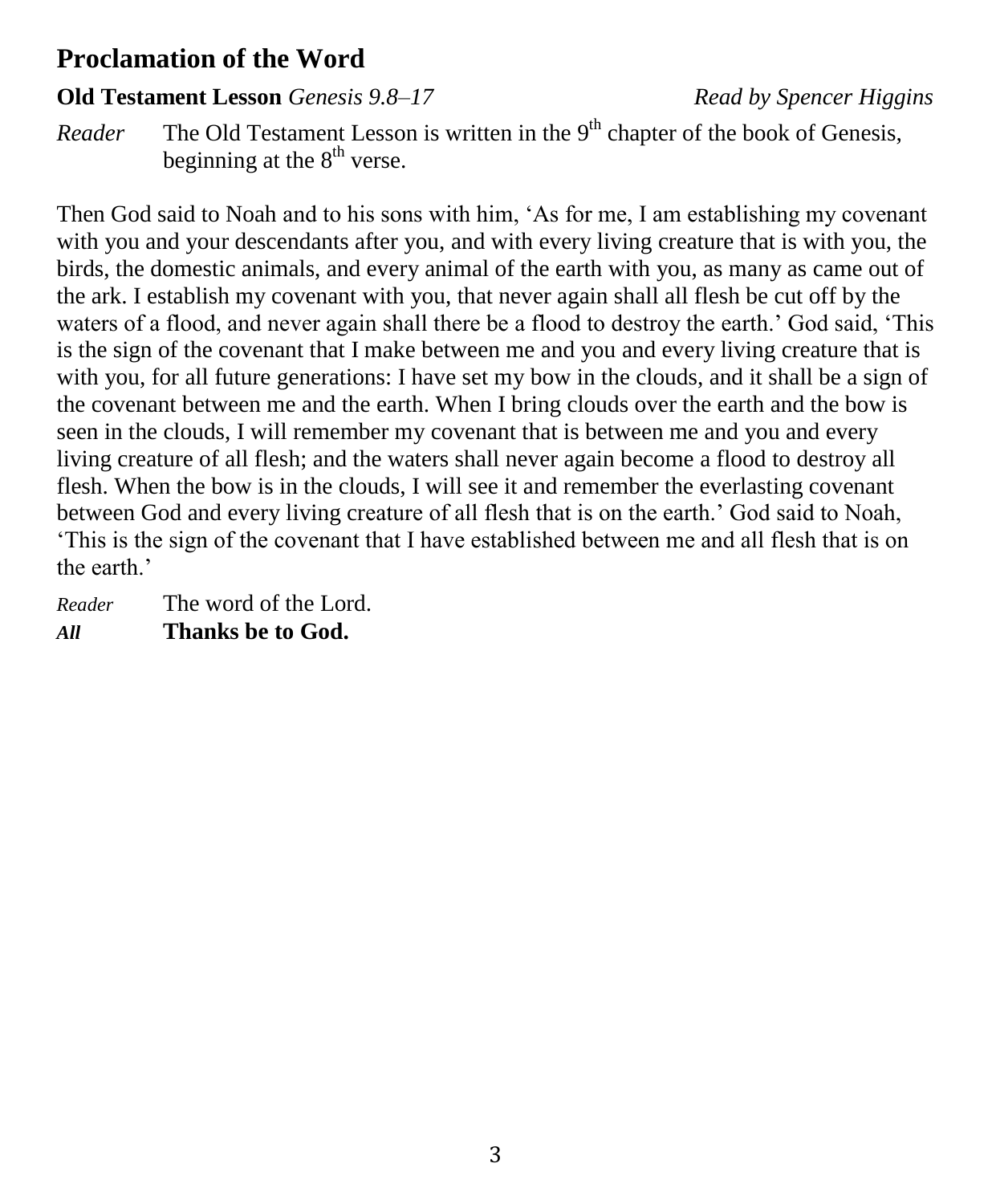**Psalm 25.1–9**



| Cantor | <sup>1</sup> To you, O Lord, I lift up my sŏul; $\uparrow$ my God, I put my <b>trust</b> in you; * |  |  |
|--------|----------------------------------------------------------------------------------------------------|--|--|
|        | let me not be humiliated, nor let my enemies tri-umph ov-er me.                                    |  |  |
| All    | <sup>2</sup> Let none who look to you be <b>put</b> to shame; $*$                                  |  |  |
|        | let the treacherous be disap- <b>point</b> -ed in their schemes.                                   |  |  |
| Cantor | <sup>3</sup> Show me your <b>ways</b> , O Lord, $*$                                                |  |  |
|        | and teach me your paths.                                                                           |  |  |
| All    | <sup>4</sup> Lead me in your truth and <b>teach</b> me, *                                          |  |  |
|        | for you are the God of my salvation;                                                               |  |  |
|        | in you have I trusted all the day long.                                                            |  |  |
|        | Cantor $\frac{5}{3}$ Remember, O Lord, your compassion and löve, $*$                               |  |  |
|        | for they are from ev-er-last-ing.                                                                  |  |  |
| All    | $6$ Remember not the sins of my youth and my trans-gress-ions; $*$                                 |  |  |
|        | remember me according to your love                                                                 |  |  |
|        | and for the sake of your good-ness, O Lord.                                                        |  |  |
| Cantor | <sup>7</sup> Gracious and upright is the Lord; $*$                                                 |  |  |
|        | therefore he teaches sin-ners in his way.                                                          |  |  |
| All    | ${}^8$ He guides the humble in <b>do</b> -ing right ${}^*$                                         |  |  |
|        | and teaches his way to the low-ly.                                                                 |  |  |
| Cantor | <sup>9</sup> All the paths of the Lord are love and <b>faith</b> -ful-ness *                       |  |  |
| All    | to those who keep his covenant and his tes-ti-mo-nies.                                             |  |  |
|        |                                                                                                    |  |  |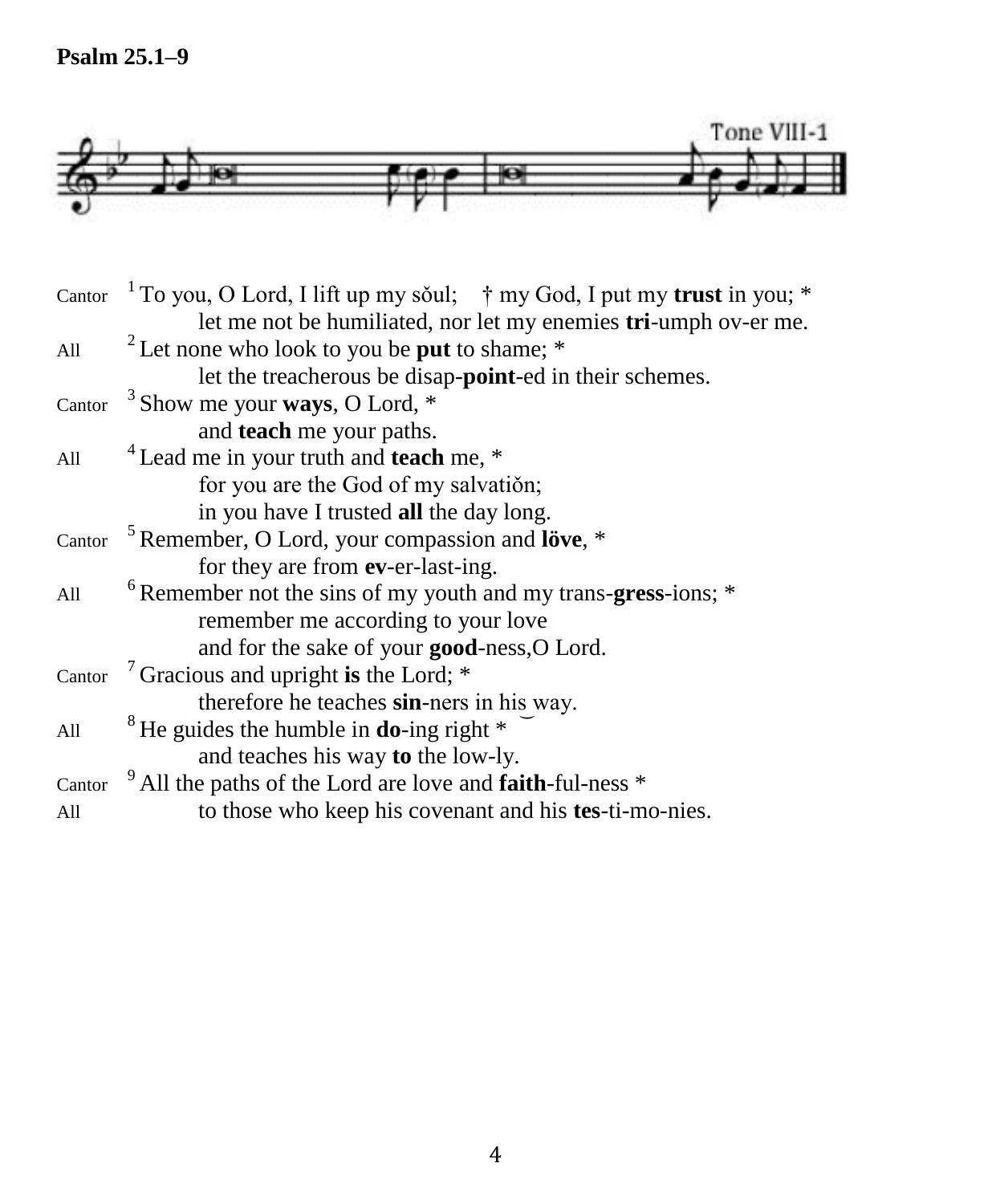```
Epistle 1 Peter 3.18–22 Read by Cynthia Roosevelt
```
*Reader* The Epistle is written in the 3<sup>rd</sup> chapter of 1<sup>st</sup> letter to Peter beginning at the 18<sup>th</sup> verse.

For Christ also suffered for sins once for all, the righteous for the unrighteous, in order to bring you to God. He was put to death in the flesh, but made alive in the spirit, in which also he went and made a proclamation to the spirits in prison, who in former times did not obey, when God waited patiently in the days of Noah, during the building of the ark, in which a few, that is, eight people, were saved through water. And baptism, which this prefigured, now saves you—not as a removal of dirt from the body, but as an appeal to God for a good conscience, through the resurrection of Jesus Christ, who has gone into heaven and is at the right hand of God, with angels, authorities, and powers made subject to him.

*Reader* The word of the Lord. *All* **Thanks be to God.**

# **Gradual**



| ------    |                       |
|-----------|-----------------------|
| Gospeller | The Lord be with you. |

*All* **And with thy spirit.**

Gospeller The Holy Gospel is written in the 1<sup>st</sup> chapter of the Gospel according to St. Mark, beginning at the  $9<sup>th</sup>$  verse.

# *All* **Glory be to thee, O Lord.**

In those days Jesus came from Nazareth of Galilee and was baptized by John in the Jordan. And just as he was coming up out of the water, he saw the heavens torn apart and the Spirit descending like a dove on him. And a voice came from heaven, 'You are my Son, the Beloved; with you I am well pleased.' And the Spirit immediately drove him out into the wilderness. He was in the wilderness for forty days, tempted by Satan; and he was with the wild beasts; and the angels waited on him. Now after John was arrested, Jesus came to Galilee, proclaiming the good news of God, and saying, 'The time is fulfilled, and the kingdom of God has come near; repent, and believe in the good news.'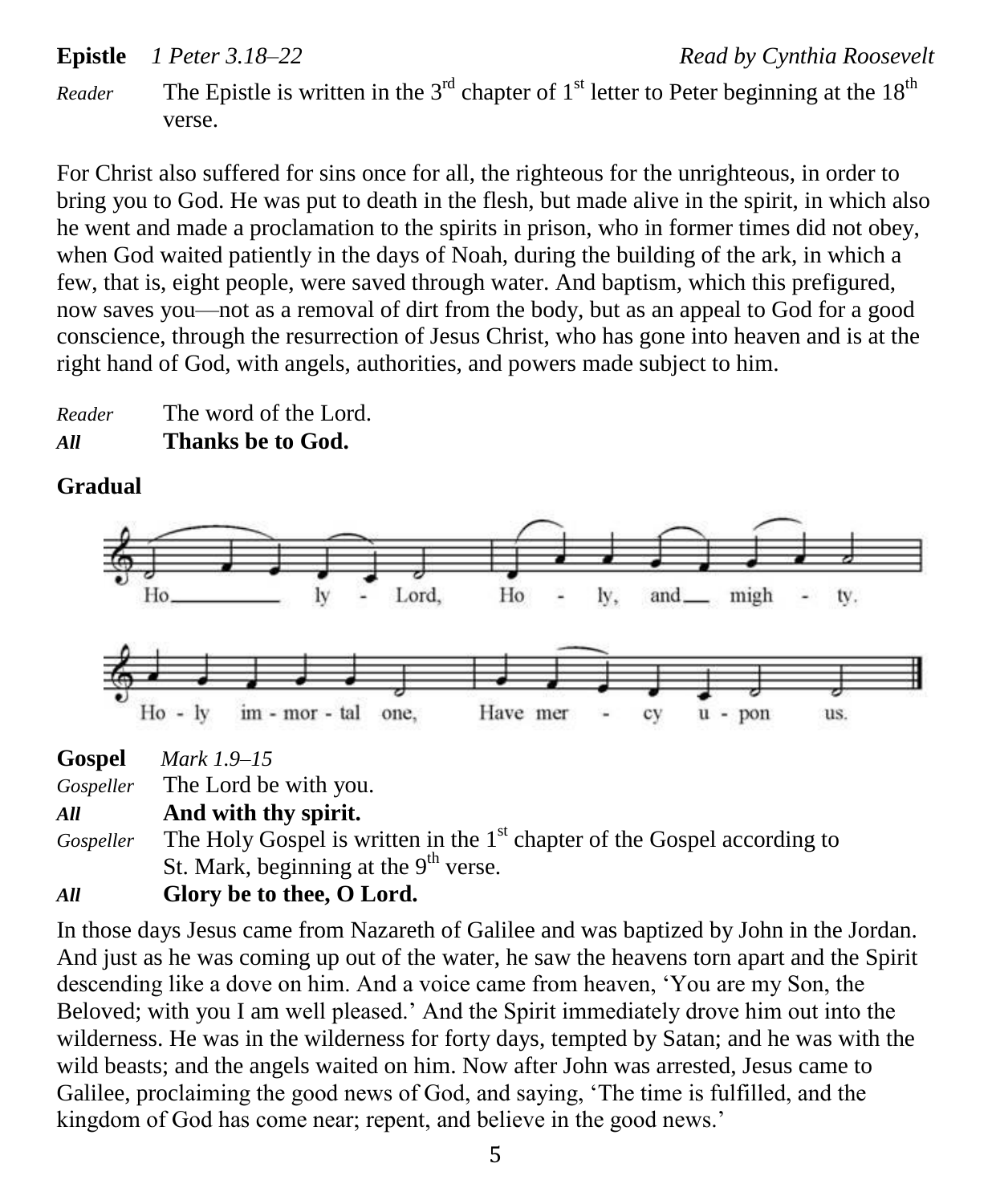*Gospeller* The Gospel of Christ.

#### *All* **Praise be to thee, O Christ.**

#### **Homily**

#### **Nicene Creed**

*Celebrant* I believe in one God,

*All* **the Father almighty, maker of heaven and earth, and of all things visible and invisible; and in one Lord Jesus Christ, the only-begotten Son of God, begotten of the Father before all worlds, God, of God; Light, of Light; very God, of very God; begotten, not made; being of one substance with the Father; through whom all things were made: who for us and for our salvation came down from heaven, and was incarnate by the Holy Ghost of the Virgin Mary, and was made man, and was crucified also for us under Pontius Pilate. He suffered and was buried, and the third day he rose again, according to the scriptures, and ascended into heaven, and sitteth on the right hand of the Father. And he shall come again with glory to judge both the quick and the dead: whose kingdom shall have no end. And I believe in the Holy Ghost, the Lord, the giver of life, who proceedeth from the Father and the Son, who with the Father and the Son together is worshipped and glorified, who spake by the prophets. And I believe one, holy, catholic, and apostolic Church. I acknowledge one baptism for the remission of sins. And I look for the resurrection of the dead, and the life of the world to come. Amen.**

#### **Confession and Absolution**

*Celebrant* Hear what comfortable words our Saviour Christ saith unto all that truly turn to him: Come unto me all that labour and are heavy laden, and I will refresh you.

> God so loved the world, that he gave his only-begotten Son, to the end that all that believe in him should not perish, but have eternal life. *John 3.16*

 *Matthew 11.28*

Hear also what Saint Paul saith: This is a true saying, and worthy of all to be received, that Christ Jesus came into the world to save sinners.

*1 Timothy 1.15*

Hear also what Saint John saith: If anyone sin, we have an Advocate with the Father, Jesus Christ the righteous; and he is the propitiation for our sins: and not for ours only, but also for the sins of the whole world. *1 John 2.1,2*

Let us confess our sins to almighty God.

*Silence is kept. Please kneel, as able.*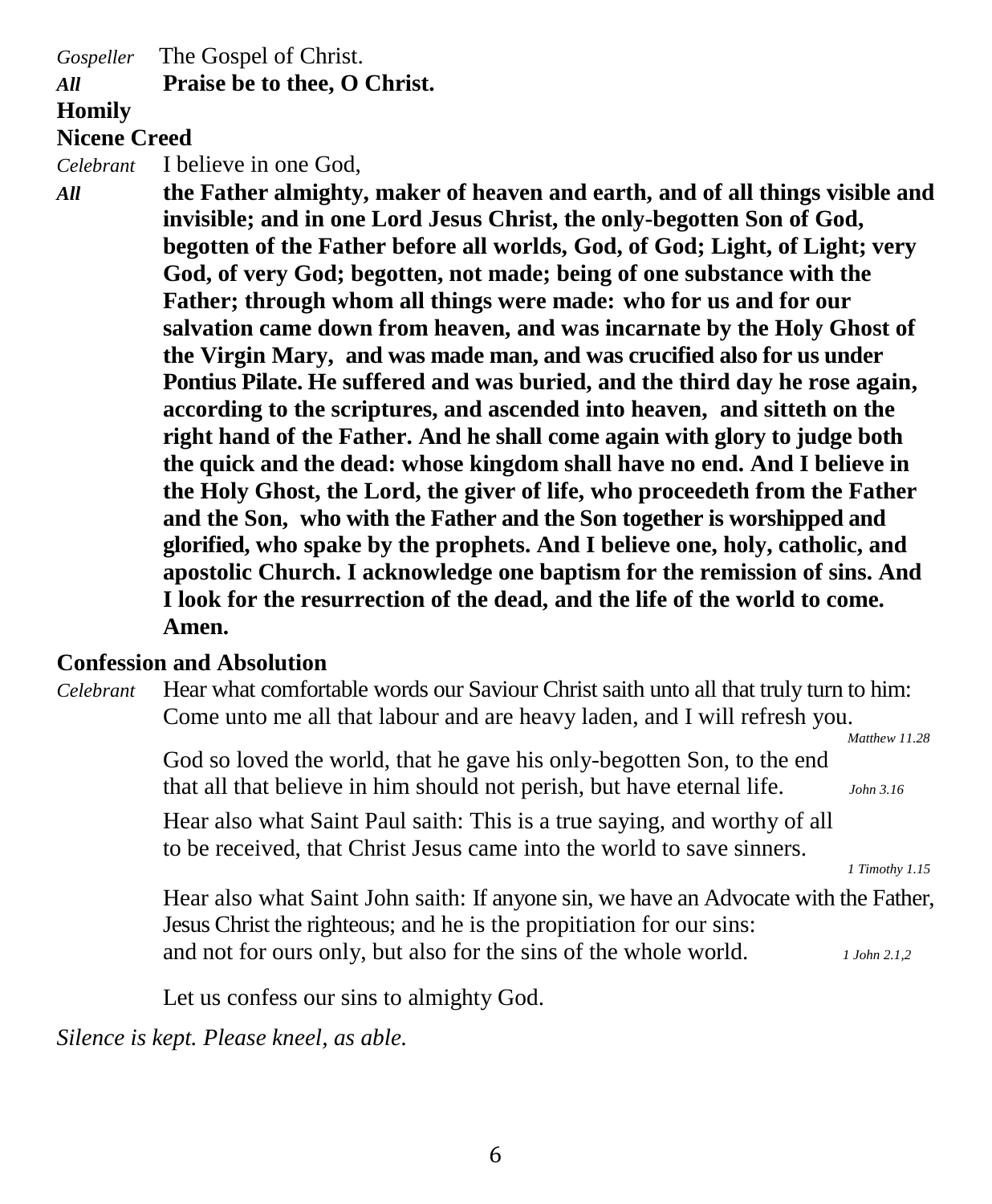*Celebrant* Almighty God,

*All* **Father of our Lord Jesus Christ, maker of all things and judge of all people: we acknowledge and confess our manifold sins and wickedness, which we from time to time most grievously have committed, by thought, word and deed, against thy divine majesty. We do earnestly repent, and are heartily sorry for these our misdoings. Have mercy upon us, most merciful Father; for thy Son our Lord Jesus Christ's sake, forgive us all that is past; and grant that we may ever hereafter serve and please thee in newness of life, to the honour and glory of thy name; through Jesus Christ our Lord. Amen.**

*The Absolution is pronounced.*

### **The Peace**

*Celebrant* The peace of the Lord be always with you. *All* **And with thy spirit.**

*We invite you to share a sign of peace with those near you – a handshake, slight bow or other form of greeting. Please respect the wishes of those who prefer not to shake hands.*

# **Celebration of the Eucharist**

**Offertory Hymn 175** *Forty Days and Forty Nights* **HEINLEIN** 

### **Prayer over the Gifts**

*Celebrant* God our refuge and our strength, receive all we offer you this day, and through the death and resurrection of your Son transform us to his likeness. We ask this in his name. **Amen.**

# **Great Thanksgiving CP 682**

- *Celebrant* The Lord be with you.
- *All* **And with thy spirit.**
- *Celebrant* Lift up your hearts.
- *All* **We lift them up unto the Lord.**
- *Celebrant* Let us give thanks unto our Lord God.
- *All* **It is meet and right so to do.**

*The Celebrant continues with the preface.* 

7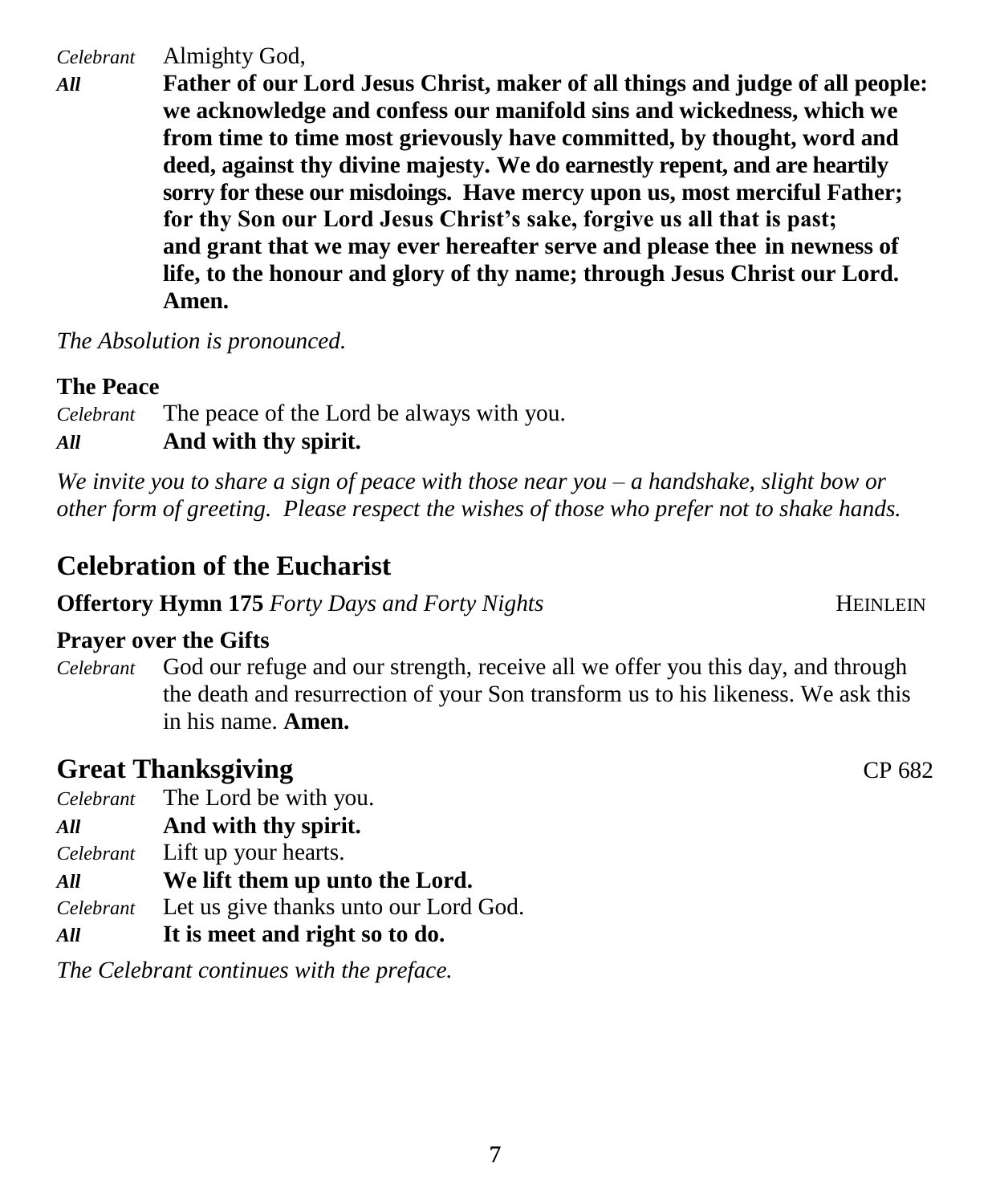

*Celebrant* Blessing and glory and thanksgiving be unto thee, almighty God, our heavenly Father, who of thy tender mercy didst give thine only Son Jesus Christ to take our nature upon him, and to suffer death upon the cross for our redemption; who made there, by his one oblation of himself once offered, a full, perfect, and sufficient sacrifice, oblation, and satisfaction, for the sins of the whole world; and did institute, and in his holy Gospel command us to continue, a perpetual memorial of that his precious death, until his coming again. Hear us, O merciful Father, we most humbly beseech thee; and grant that we receiving these thy creatures of bread and wine, according to thy Son our Saviour Jesus Christ's holy institution, in remembrance of his death and passion, may be partakers of his most blessed body and blood; who, in the same night that he was betrayed, took bread; and, when he had given thanks, he brake it; and gave it to his disciples, saying, "Take, eat; this is my body which is given for you: do this in remembrance of me." Likewise after supper he took the cup; and when he had given thanks, he gave it to them, saying, "Drink ye all, of this; for this is my blood of the new covenant, which is shed for you and for many for the remission of sins: Do this, as oft as ye shall drink it, in remembrance of me. "Wherefore, O Father, Lord of heaven and earth, we thy humble servants, with all thy holy Church, remembering the precious death of thy beloved Son, his mighty resurrection, and glorious ascension, and looking for his coming again in glory, do make before thee, in this sacrament of the holy bread of eternal life and the cup of everlasting salvation, the memorial which he hath commanded: *All* **We praise thee, we bless thee, we thank thee, and we pray to thee, Lord our God.**

8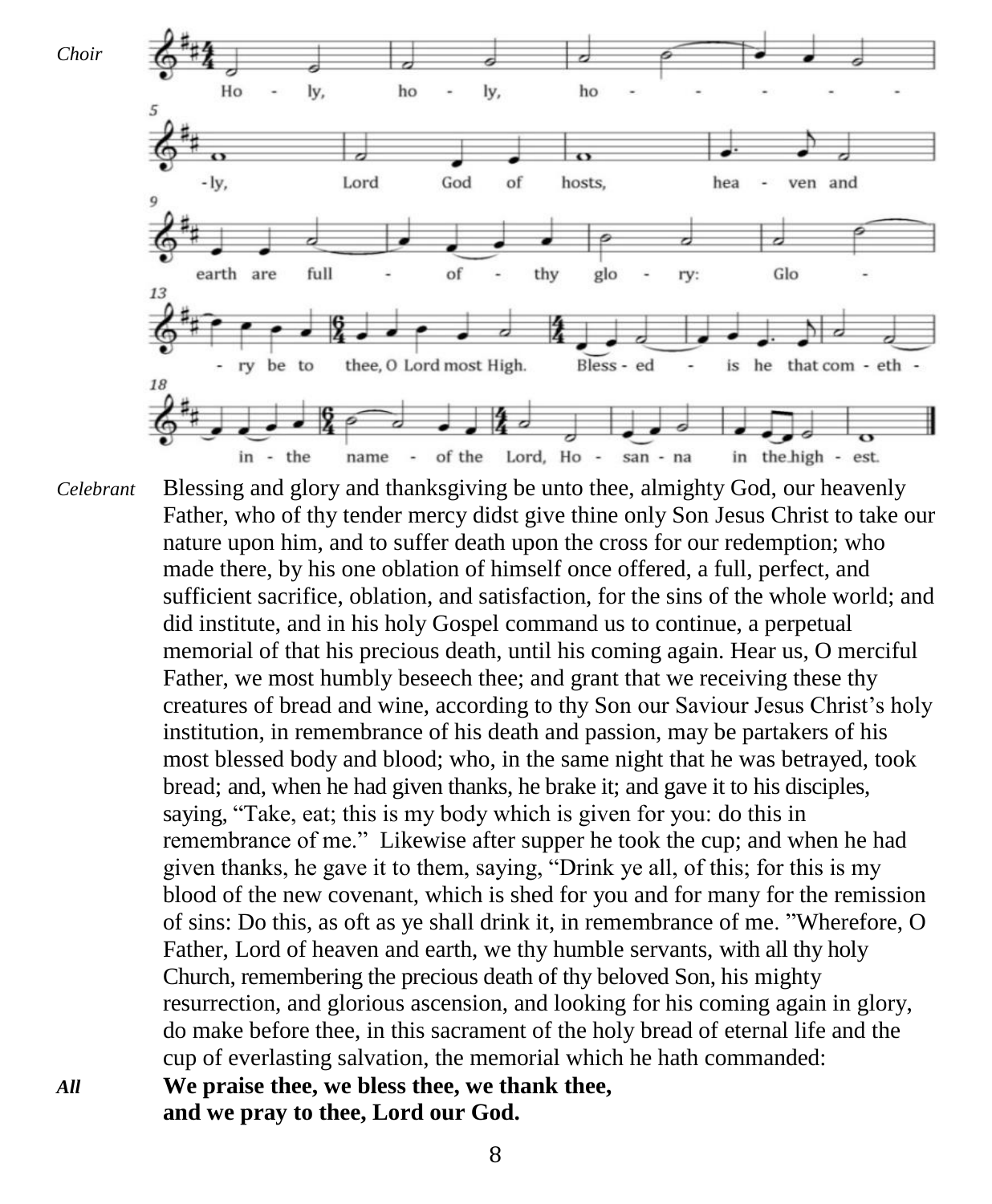*Celebrant* And we entirely desire thy fatherly goodness mercifully to accept this our sacrifice of praise and thanksgiving, most humbly beseeching thee to grant, that by the merits and death of thy Son Jesus Christ, and through faith in his blood, we and all thy whole Church may obtain remission of our sins, and all other benefits of his passion; and we pray that by the power of thy Holy Spirit, all we who are partakers of this holy communion may be fulfilled with thy grace and heavenly benediction; through Jesus Christ our Lord, by whom and with whom, in the unity of the Holy Spirit, all honour and glory be unto thee, O Father Almighty, world without end. **Amen.**



### **Breaking of the Bread**

*Celebrant* Christ our Passover is sacrificed for us.

# *All* **Therefore let us keep the feast.**

**Agnus Dei** MAURICE WHITE

*Choir* O Lamb of God, that takest away the sin of the world, have mercy upon us. O Lamb of God, that takest away the sin of the world, have mercy upon us.

O Lamb of God, that takest away the sin of the world, grant us thy peace.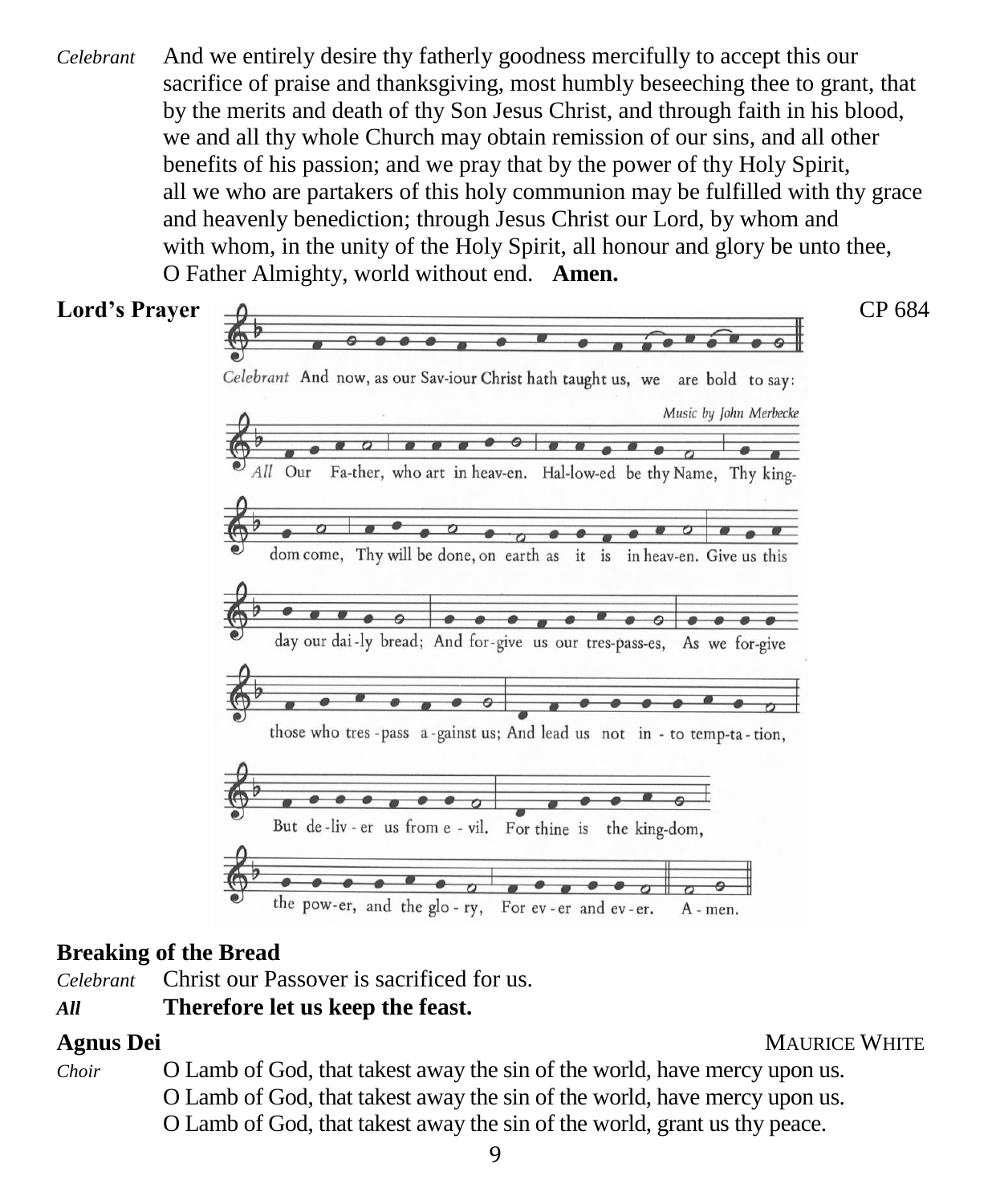#### **Holy Communion**

*All baptized Christians are welcome to receive Communion. Please do not dip the consecrated bread into the wine - Drinking from the chalice is considered safe from the point of view of public health. You are also welcome to receive only the bread, if you prefer. Indicate this by holding your arms crossed over your chest as the chalice passes; this is also a way to receive a blessing rather than communion. Gluten-free communion wafers are available – please let the administering priest know.*

**Hymn 629** *Jesus, thy blood and righteousness* FULDA

**Motet** *There is a Balm in Gilead* ARR MOSES HOGAN

*There is a balm in Gilead To make the wounded whole; There is a balm in Gilead To heal the sin-sick soul.*

*Some times I feel discouraged, And think my work's in vain, But then the Holy Spirit Revives my soul again. There is a balm.....*

*If you cannot sing like angels, If you can't preach like Paul, You can tell the love of Jesus, And say He died for all. There is a balm.....*

# **Prayer after Communion** *Please stand.*

*Celebrant* Faithful God, in this holy bread you increase our faith and hope and love. Lead us in the path of Christ who is your Word of life. We ask this in his name. **Amen.**

### **Doxology**

*Celebrant* Glory to God, *All* **whose power, working in us,**

**can do infinitely more than we can ask or imagine. Glory to God from generation to generation, in the Church and in Christ Jesus, for ever and ever. Amen.**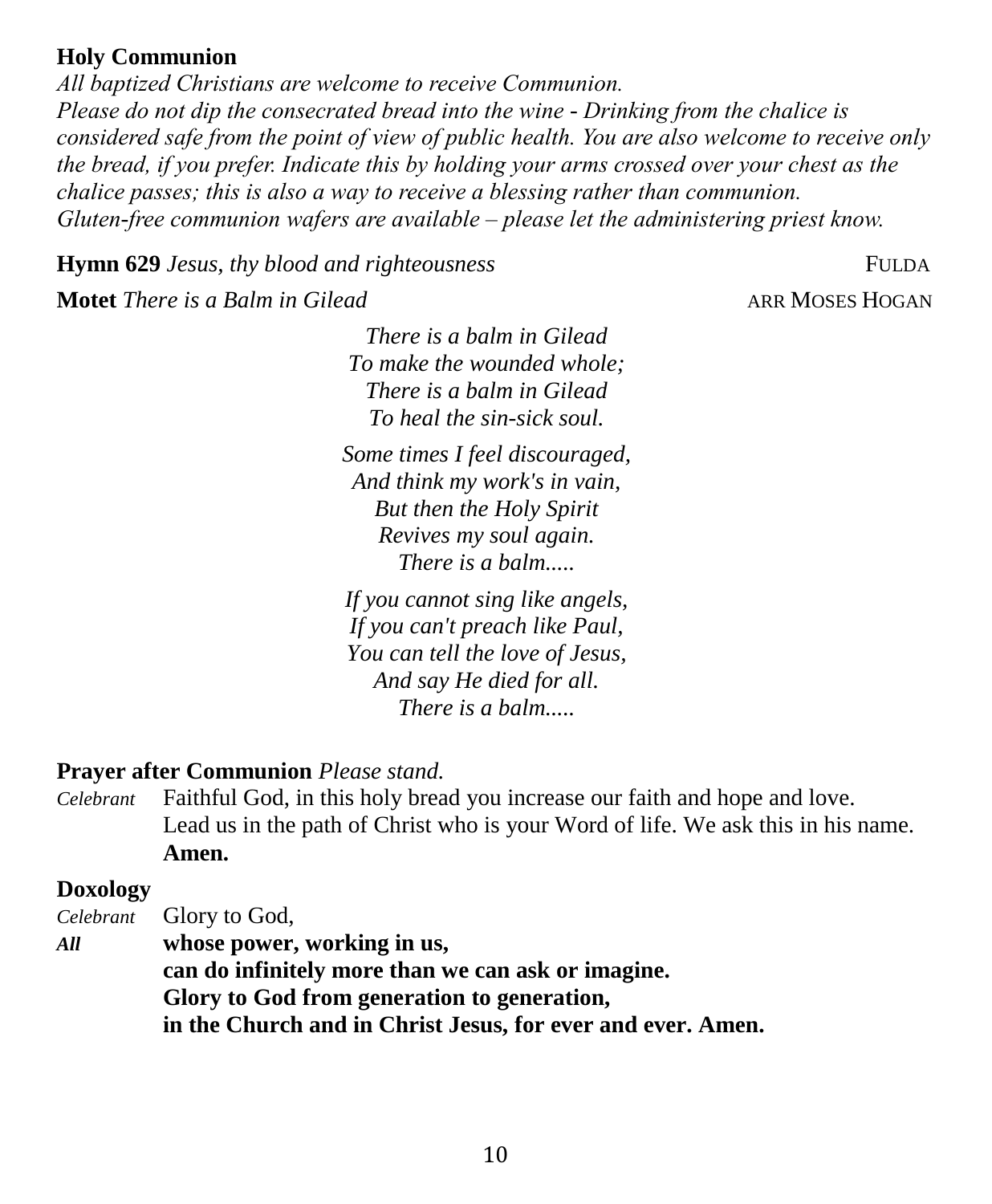**Blessing Announcements** *Please be seated.*

**Hymn 438** *O Jesus I have promised* THORNBURY

# **Dismissal**

*Celebrant* Go in peace to love and serve the Lord.

*All* **Thanks be to God.** 

**Postlude** *Fugue in D minor - Dorian (BWV 538)* J.S. BACH